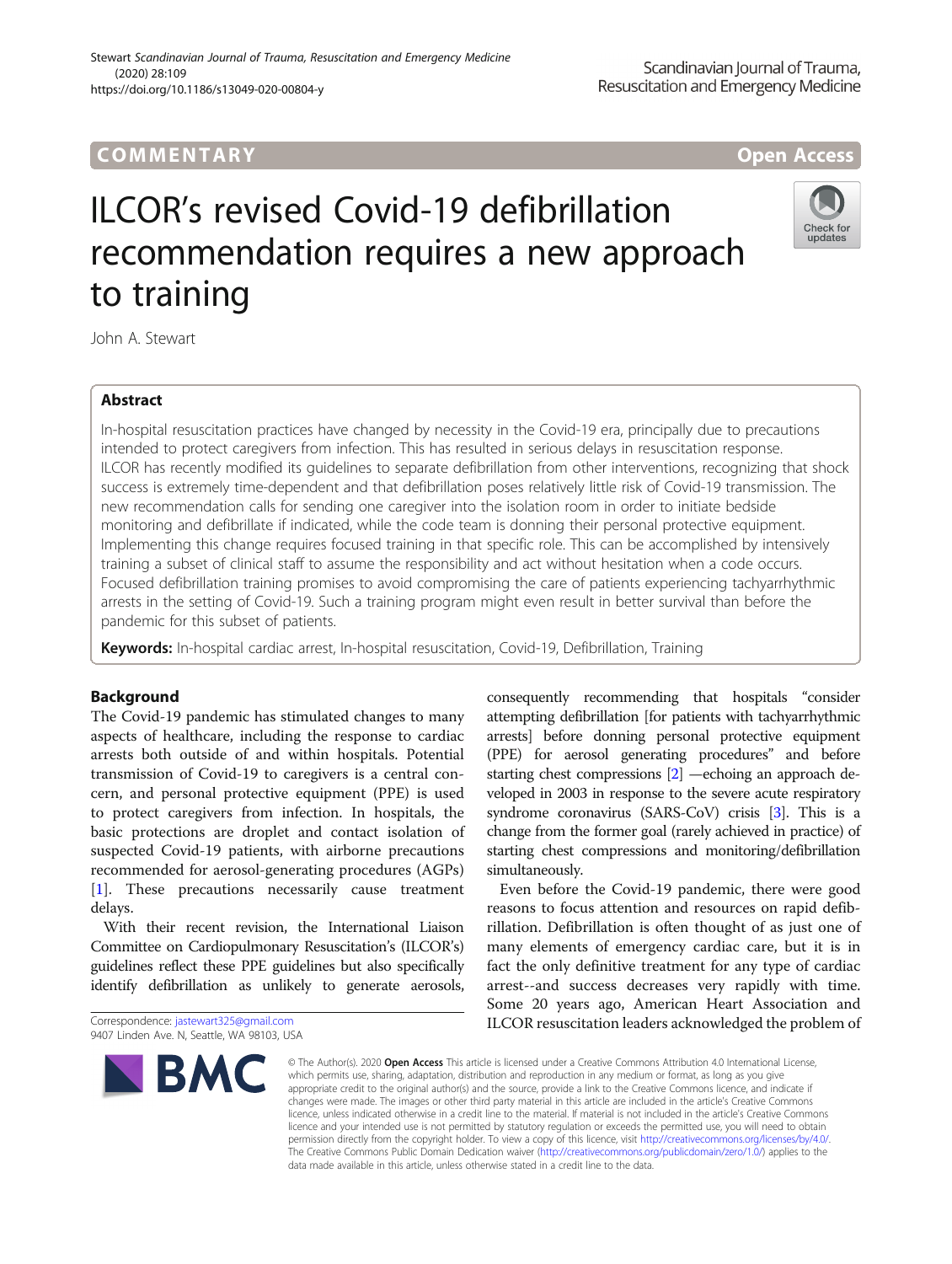<span id="page-1-0"></span>delayed defibrillation and began promoting automated external defibrillation in hospitals [[4\]](#page-2-0), resulting in the widespread adoption of dual-mode (automated and manual) defibrillators by hospitals. That approach failed to improve survival (no change for tachyarrhythmic arrests, lower survival for other arrhythmias) [[5\]](#page-2-0), and interest in the problem waned afterward.

## Main text

The rationale for ILCOR's revised defibrillation recommendation is simply that defibrillation success is clearly very time-dependent [[6\]](#page-2-0) and donning PPE necessarily causes delays in treatment. Since defibrillation is not thought to produce significant aerosols (i.e., is not an AGP), it should not be delayed to put on full PPE. Instead, one person should immediately take the monitor/defibrillator into the room, initiate bedside cardiac monitoring, and defibrillate if indicated, while others are donning their PPE. An additional consideration is that defibrillation can be done from more than 2 m distant from the patient, further decreasing transmission risk [\[7\]](#page-2-0).

This approach can complicate resuscitation efforts. If several caregivers are immediately at the scene, as is commonly the case, the caregiver designated to go first into the isolation room should be both willing to perform the role and proficient in defibrillation. Assigning that role on the spot will almost certainly involve a significant delay. One alternative would be to assign resuscitation team roles in advance, but there would be no way to ensure that the person designated to defibrillate could be on the scene quickly. In addition, the act of defibrillation can be intimidating for a number of reasons (the sudden call to perform in a life-or-death situation; fear--albeit largely groundless--of injury to oneself, the patient, or others), and concerning delays have been documented repeatedly in clinical simulations [\[8,](#page-2-0) [9](#page-2-0)]. Add to these factors the challenge of entering the room and being expected to perform alone, without full PPE, and the task can appear quite daunting.

Exploration of another approach is warranted—especially now, with the current Covid-19 pandemic. A cadre of nurses or other caregivers (perhaps one in four) could be trained intensively for one specific role in every code: to provide initial monitoring and defibrillation as quickly as possible  $[10]$  $[10]$ . For Covid-19 arrests, they would automatically be designated as the first to enter the room, perhaps identified by distinctive ID badges, while other caregivers donned their PPE. They could defibrillate if indicated—saving precious minutes—and withdraw as others arrived, whether to don their own PPE and rejoin the team or to resume other duties. If defibrillation was successful, the code would likely be shortened, thus decreasing the risk of Covid-19 transmission to caregivers while also giving the patient a decent chance to survive.

Most resuscitation interventions assume a supine patient, but Covid-19 patients are frequently positioned prone. In the event of a code they must be turned over for most emergency interventions, requiring multiple staff and additional delay [\[11](#page-2-0)]. However, defibrillation can easily be done before this major effort, with electrode pads applied in bi-axillary or postero-lateral (left mid-axillary line and right scapula) position [[12\]](#page-2-0).

Focused defibrillation training promises to decrease confusion and delay in Covid-19 resuscitation efforts. It may also help with some of the hard decisions caregivers face about limiting or withholding resuscitation efforts [[13\]](#page-2-0). Defibrillating first could provide a reasonable endpoint for efforts in some cases, given that survival from other presenting arrhythmias is very low [[14](#page-2-0)].

## Conclusion

Resuscitation guidelines are by necessity changing in the setting of Covid-19, but delivery of defibrillation need not be compromised and might even be improved by focused defibrillation training. Caregivers would not be exposed to significant additional risk, and patients with tachyarrhythmic arrests would be given their first and best chance of survival.

## Abbreviations

PPE: Personal protective equipment; AGP: Aerosol generating procedure; ILCOR: International liaison committee on cardiopulmonary resuscitation

## Acknowledgements

None.

#### Author's contributions

JAS is the sole author. The author read and approved the final manuscript.

#### Funding

None.

# Availability of data and materials

Not applicable.

## Ethics approval and consent to participate Not applicable.

#### Consent for publication

Granted.

## Competing interests

The authors declare that they have no competing.

## Received: 23 July 2020 Accepted: 28 October 2020 Published online: 07 November 2020

## References

- 1. World Health Organization. Rational use of personal protective equipment for coronavirus disease (COVID-19) and considerations during severe shortages–Interim guidance. 6 April 2020. WHO/2019-nCov/IPC\_PPE\_use/ 2020.3. Accessed July 23.
- 2. Perkins GD, Morley PT, Nolan JP, et al. International liaison committee on resuscitation: COVID-19 consensus on science, treatment recommendations and task force insights. Resuscitation. 2020; 151:145–147. doi:[https://doi.org/](https://doi.org/10.1016/j.resuscitation.2020.04.035) [10.1016/j.resuscitation.2020.04.035](https://doi.org/10.1016/j.resuscitation.2020.04.035). Accessed July 2.
- 3. McIsaac S, Wax R, Long B, Hicks C, Vaillancourt C, Ohle R, Atkinson P. Just the Facts: Protected code blue–Cardiopulmonary resuscitation in the emergency